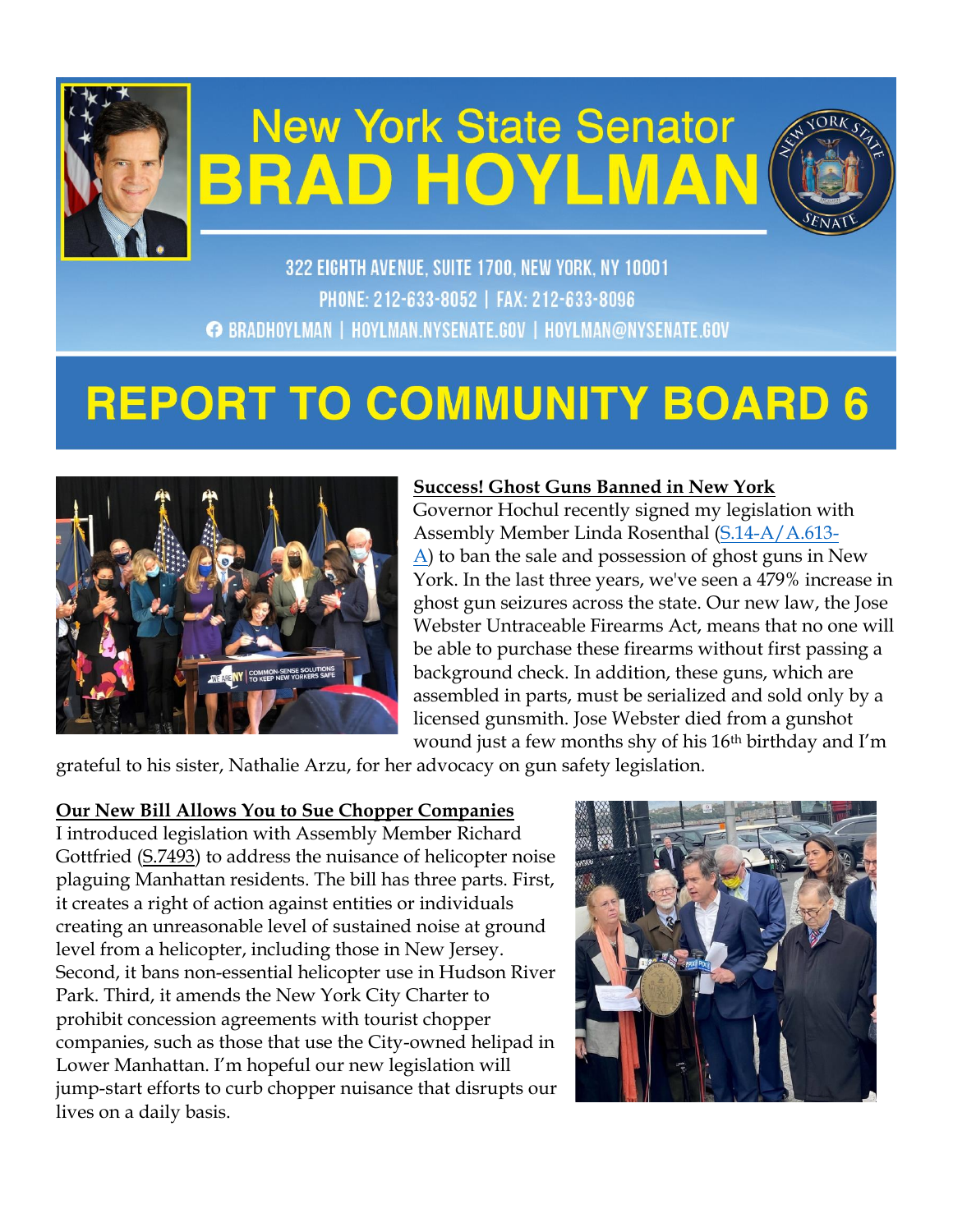#### **Children's Vaccine Survey**

Do you have children who attend school in my district? Please tell me about your experience getting kids vaccinated against COVID-19.

Was it easy? Tough? Did your kid's school run out of doses? Let us know through the [survey linked](https://docs.google.com/forms/d/e/1FAIpQLSfzmKP54QJ2ie9DRjbOZwY7tRQk6cwQFsqJWrxnQcc77XbETw/viewform)  [here](https://docs.google.com/forms/d/e/1FAIpQLSfzmKP54QJ2ie9DRjbOZwY7tRQk6cwQFsqJWrxnQcc77XbETw/viewform) so that we can help make sure distribution is running smoothly.



#### **Celebrating a Local Hero: Crossing Guard Emily Galletti**

I joined my elected colleagues, school officials, teachers, and parents at the Children's Workshop School to honor Crossing Guard Emely Galletti for her bravery and quick thinking that saved two children in the East Village. I was proud to present a NYS Senate proclamation to her, proclaiming October 22 as "Emily Galleti Appreciation Day" for her heroism.

# **PFAS Update**

In New York, we passed legislation I sponsored (S.8817/A.4739-C and S.439-A/A.445-A) banning PFAS "forever chemicals" from firefighting foam and food packaging (including pizza boxes). PFAS (perfluoroalkyl and polyfluoroalkyl compounds) have been linked to cancer, weakened immunity, thyroid disease and other health effects, but they are still widely used in household items and do not break down in the environment. On Monday, October 18, the Biden administration took significant steps to rein in PFAS. I

applaud the Biden administration for taking steps to limit the use and proliferation of PFAS nationwide, and I will continue to do whatever it takes to protect the health and safety of New Yorkers from these dangerous forever chemicals.

#### **Press Conference Calling for Passage of the Adult Survivor's Act**

I joined Safe Horizon, Assemblymember Linda Rosenthal, and survivors Evelyn Yang, Drew Dixon and Donna Hylton in calling for the passage of my bill, the Adult Survivors Act (S.66/A.648). Today's event came on the heels of an op-ed authored by Safe Horizon CEO Liz Roberts highlighting the importance of the ASA for women of color, who often have even more hurdles to climb to get a fair day in court than other victims of assault. I'm proud



that our legislation passed the Senate unanimously last year.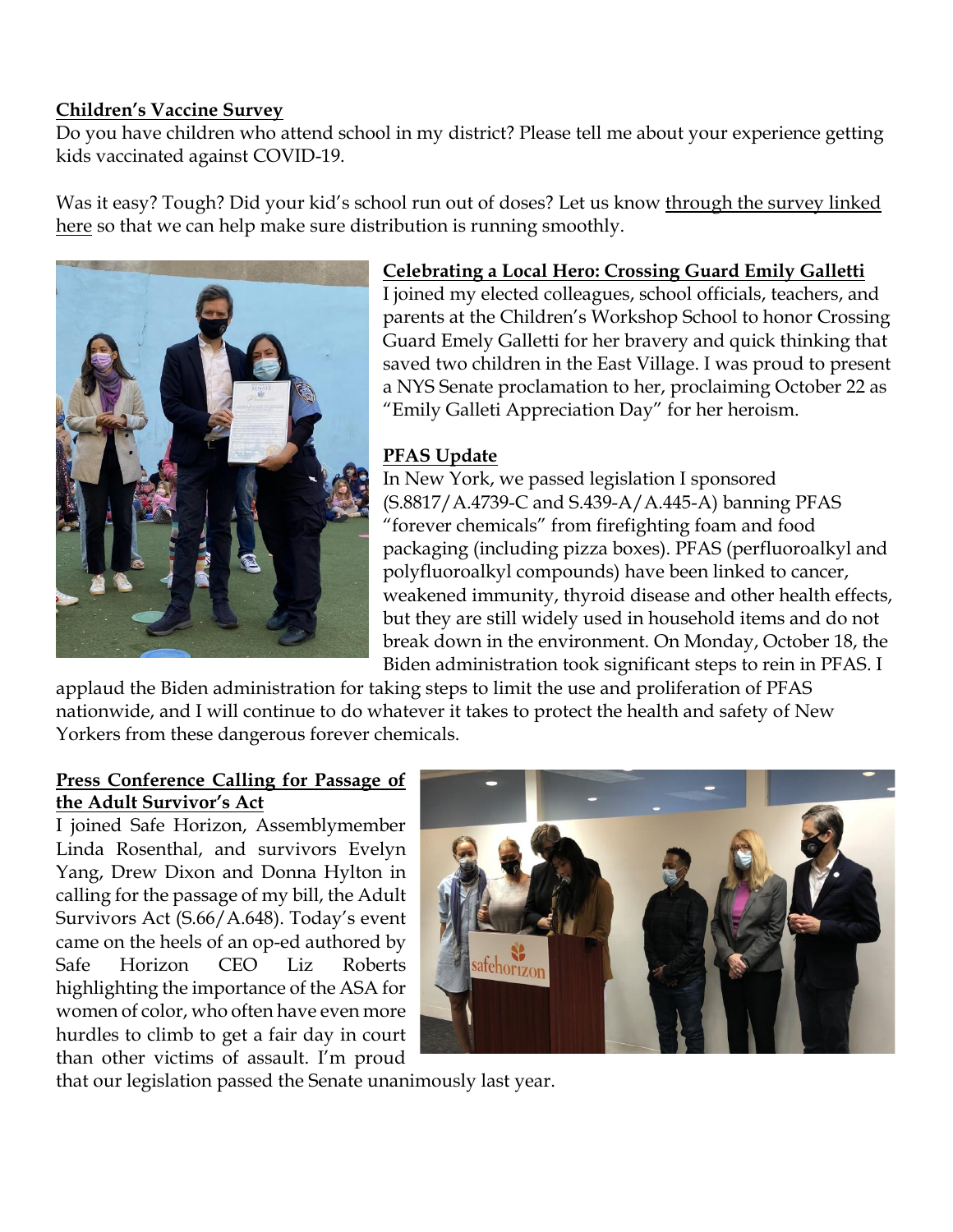# **FAIR Vaccines Mandate Act**

On October 6, I introduced legislation to finally end the unfair double standard in our current vaccine mandate that allows out of state performers and athletes to enter venues without proof of vaccination. Local performers and athletes, on the other hand, are not allowed to work in New York venues without proof of vaccination. This loophole puts the lives of New Yorkers at risk.

# **My Free Flu Shot Event**

I recently hosted a free flu shot event at the Fulton Community Center at Hudson Guild. I was proud to partner with Mount Sinai and Hudson Guild to ensure everyone in the neighborhood could get their shot.

During the pandemic, it's more important than ever to get a flu shot to avoid taking up hospital beds for COVID-19 patients. As we continue to fight against COVID-19, it is essential to make sure you are also protected from the flu for your health and that of all New Yorkers.

You can use [NYC's vaccine finder](https://vaccinefinder.nyc.gov/) to find a location near you offering the flu vaccine.





# **New York State Senate Women of Distinction Award**

I was honored to give Anne del Castillo, Esq. the New York State Senate Woman of Distinction Award in Stuyvesant Town - Peter Cooper Village, the residential complex where del Castillo was raised and still lives. Del Castillo has served as a senior executive at the New York City Mayor's Office of Media and Entertainment since 2014, and currently leads the agency.

Anne del Castillo, Esq. represents the best of public service. Throughout her career she's worked to support the arts in New York City, a traditionally male-dominated field, and during the last 18 months she's demonstrated her leadership, creativity and mettle by helping lead the entertainment industry out of some of the darkest days in its history. I'm thrilled to honor a hometown hero.

# **Making Streets Safer: New Street Design Unveiled on Broadway**

I joined Mayor de Blasio, DOT Commissioner Hank Gutman, Councilmember Carlina Rivera, Assemblymember Dick Gottfried and community advocates in cutting the ribbon at the new innovative street design unveiled on Broadway last week. New York's streets need to prioritize people, not cars.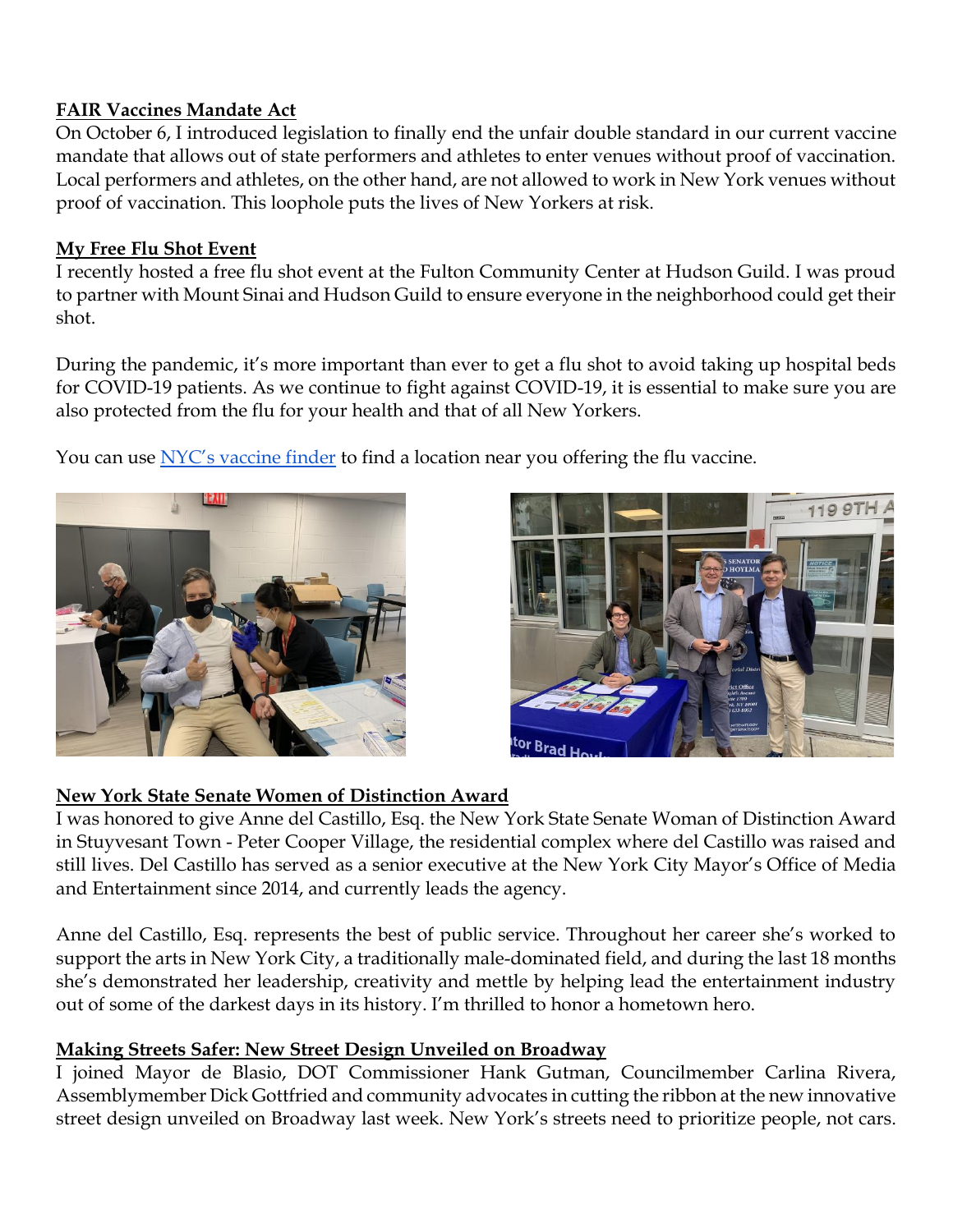This design along Broadway is a major step to correct decades of poor planning that has compromised pedestrian and cyclist safety in favor of drivers. To complement these improvements, I look forward to congestion pricing and Albany authorizing more speed cameras and passing Sammy's Law (S.524A/A4655), our legislation to allow the DOT to lower speed limits across the city.

# **Letter to Commission on Judicial Nomination**

I spearheaded a letter, co-signed by fifteen of my colleagues, to the Commission on Judicial Nomination (the body charged with presenting a short list of Court of Appeals candidates to the Governor for nomination) urging the Commission to include candidates with diverse professional and cultural backgrounds in their short list for the seat that Judge Eugene Fahey will soon vacate. The Court of Appeals is the highest court in New York. For far too long, the membership of the court has primarily been career prosecutors, corporate lawyers, and jurists, with little representation of public defenders and civil legal services attorneys that have experience defending the rights of everyday New Yorkers.

# **Pandemic Electronic Benefit Transfer (P-EBT)**

The Pandemic Electronic Benefit Transfer (P-EBT) Food Benefits is a temporary federal food program to help families make up for school meals that were missed while students studied remotely. Families can expect \$820-1300 for the 2020-2021 school year, exact amounts will vary based on the number of days a student was learning remotely.

# **COVID-19 Emergency Rental Assistance Program (ERAP)**

Eligible New York residents who are behind on rent owed on or after March 13, 2020 can apply for the COVID-19 Emergency Rental Assistance Program (ERAP). The program can cover up to 12 months of past due rent, 3 months of additional rental assistance, and up to 12 months of past due utility bills. To be eligible, you must have a household gross income at or below 80% of the Area [Median Income.](http://email.sts.nysenate.gov/ls/click?upn=g96IA9ndqFNX0tHFjJHDaMxgR3O7j0p3zxuSS4dR33V-2BpE1FeAMJ84CjBZzpXQACmuLOVQd8ppaHKPSH9vYEQGXyVEQy30QlkCx5o9tUVWwTjda6J7XJ7oX-2FOWmNMAAq_zIZ_-2F6aepOfT8JScA-2Fkg6X1ZMZwzW10RZlkJ2eSBgvfBbNTyp7i-2BrBgGYumYAN73elRBQEqbWseXngfkqmB0kMB4yhIWv6oBlHi7bplbzbz0HDqs0A8Uv-2FWaCRbMg0XihbrWxAkAk9aRXJZ5F83ATHVqFqPEauP01sAUZYMaOeWx88qxuoTVJDRitHgIriQ9qR6GfDnwaAmpldTr0tBvZo5ZHNt-2B-2Fr-2FikqTT2bv9JUFlOIGuZ-2B86Qgxehy5Ub92-2FkrzlO1j-2Bo-2B3CL8GiwVveeomrOkx3-2BxeFkI8h-2BdIKLdnYlkZxM-2BDak2b7b3uvUV9mIsw4PHZtOm9DIqa4IV73ka5sOPir-2BY74-2F7v0hfnh6ndf8zRERiCejINUSEHTF9cCDtZc7v4Y1d1XfDrjSYeaEY9Y1R6eQszVABocpA4NJMppTqokZ7liJ6RyXqfMjLSE-2FNoXl2mdxBEY2-2Bi-2FQwPf51SwLLybQhAfu7O8atyC3JnybB5gGyU9RfdCCfReKRmGhVx-2BkdaZzi6y4izpoCtOCgyv3tm6nlh3UnepEuJkBFfsgYs-3D) In Manhattan, this would be \$66,850 for a single person. There are no immigration status requirements to qualify for the program.

To apply, visit [www.otda.ny.gov/erap.](http://email.sts.nysenate.gov/ls/click?upn=ahEQnOp50G3Go6bAsxDY-2BBEn-2BtHW2LQKi-2FH0VFcZpHbT2sBPXJioPD4sH65OJ1iCYfem_-2F6aepOfT8JScA-2Fkg6X1ZMZwzW10RZlkJ2eSBgvfBbNTyp7i-2BrBgGYumYAN73elRBQEqbWseXngfkqmB0kMB4yhIWv6oBlHi7bplbzbz0HDqs0A8Uv-2FWaCRbMg0XihbrWxAkAk9aRXJZ5F83ATHVqFqPEauP01sAUZYMaOeWx88qxuoTVJDRitHgIriQ9qR6GfDnwaAmpldTr0tBvZo5ZHNt-2B-2Fr-2FikqTT2bv9JUFlOIGuZ-2B86Qgxehy5Ub92-2FkrzlO1j-2Bo-2B3CL8GiwVveeomrOkx3-2BxeFkI8h-2BdIKLdnYlkaYT61HQevoWXxxtTJiHRv9X1EW8GrbiNJKuJ-2BP3OQkIoSHfU9X3SWuJXXXuuo-2BXRzSt0uCcTig-2FWdfWoRiv585xw-2FCVFIRKv4lj4tVIVod2ReLAUupu4L024RtAlWfpy6wNc3EqlzMkslTNNv6X4XwnCYZCj6uYKOUzFA-2BOEM-2BUlnNbbHadUAEEagcDiHPfll8w6p8wrxsDR60Z-2BEJgPPJSkKpyQWQXzgnbQV0PKvCbITwMBmMA6isTZhbIdDK7AE-3D) For questions about your application, call the ERAP helpline: 844-691-7368.

There are 3 organizations with staff members trained to provide assistance completing your application:

- 1. [Catholic Charities](http://email.sts.nysenate.gov/ls/click?upn=CZ4cV7oOwL72XrFUDkDZ-2F-2Fm9rzztwamV5CRzVZlaN7ZTzqhdTqKxzRYIkivjjZc6Mb9crQ1u68KP4PsqbD5Px7oMAvX0gdF1Gcqiyicanxg-3DMLzS_-2F6aepOfT8JScA-2Fkg6X1ZMZwzW10RZlkJ2eSBgvfBbNTyp7i-2BrBgGYumYAN73elRBQEqbWseXngfkqmB0kMB4yhIWv6oBlHi7bplbzbz0HDqs0A8Uv-2FWaCRbMg0XihbrWxAkAk9aRXJZ5F83ATHVqFqPEauP01sAUZYMaOeWx88qxuoTVJDRitHgIriQ9qR6GfDnwaAmpldTr0tBvZo5ZHNt-2B-2Fr-2FikqTT2bv9JUFlOIGuZ-2B86Qgxehy5Ub92-2FkrzlO1j-2Bo-2B3CL8GiwVveeomrOkx3-2BxeFkI8h-2BdIKLdnYlkb939G8QlbytHZdFAmoJRsyUFRaSRrgnN00ovX2TpPbBJSA2JDwL49EF-2F5MuDnEfYhfIYIk8nzdlNc4MVtAEbGo0ICQKK6UmbHxn7DinvPquQUzlFWQU49LlonQTNtrBrJJB7wcVkG2e1qMtGXCVGKKRuWmOcoL11Oqq34pIRXVsiiknoQS4Kw1rfaXhiyrztQkv77QdAWJXR7P7zNyEdoCrDt-2FY-2Fh-2Fi5QtnISfJVqep9od6-2FEKspSiKWFQV3tfWJs-3D) at 888-744-7900 or [cc.erap@catholiccharitiesny.org;](mailto:cc.erap@catholiccharitiesny.org)
- 2. [Cooper Square Committee](http://email.sts.nysenate.gov/ls/click?upn=NXoW66Uxq2lz19nq-2B3B6OB-2F2uJLh-2FCIjmkCW-2FrDwjVk-3DCA2J_-2F6aepOfT8JScA-2Fkg6X1ZMZwzW10RZlkJ2eSBgvfBbNTyp7i-2BrBgGYumYAN73elRBQEqbWseXngfkqmB0kMB4yhIWv6oBlHi7bplbzbz0HDqs0A8Uv-2FWaCRbMg0XihbrWxAkAk9aRXJZ5F83ATHVqFqPEauP01sAUZYMaOeWx88qxuoTVJDRitHgIriQ9qR6GfDnwaAmpldTr0tBvZo5ZHNt-2B-2Fr-2FikqTT2bv9JUFlOIGuZ-2B86Qgxehy5Ub92-2FkrzlO1j-2Bo-2B3CL8GiwVveeomrOkx3-2BxeFkI8h-2BdIKLdnYlkb-2Btt75nctPbKYS2qtlSpo1rkeRmrPggMWBgYQ1GdhdUA5LMFuDgC2JUyJGocqo27lRD8l9WkTWzp4Gm1GsUVsthO7IrJk2Ggqf6afCvFn-2BZcNTMDCDAPoR115upZQwxXI-2BN8aCtwvEPI2r8Nu0x1EStMHlLM2IXBrVctLasu-2Bripmb-2B53E5w-2BATKB-2Fn4QP4t-2BHaV9IakHXDOMNPyII1xhTvLGaIz-2BsgaQzk8kA6R7zjXc-2FnnA-2FKpddK2a7sfp6-2FdQ-3D) at 212-228-8210 or [csc@coopersquare.org;](mailto:csc@coopersquare.org) and
- 3. [University Settlement](http://email.sts.nysenate.gov/ls/click?upn=ahEQnOp50G3Go6bAsxDY-2BBJuxfg32PJv14nuR5H2n1d72X7Xt8q2Gnh4Expicz4tPUW__-2F6aepOfT8JScA-2Fkg6X1ZMZwzW10RZlkJ2eSBgvfBbNTyp7i-2BrBgGYumYAN73elRBQEqbWseXngfkqmB0kMB4yhIWv6oBlHi7bplbzbz0HDqs0A8Uv-2FWaCRbMg0XihbrWxAkAk9aRXJZ5F83ATHVqFqPEauP01sAUZYMaOeWx88qxuoTVJDRitHgIriQ9qR6GfDnwaAmpldTr0tBvZo5ZHNt-2B-2Fr-2FikqTT2bv9JUFlOIGuZ-2B86Qgxehy5Ub92-2FkrzlO1j-2Bo-2B3CL8GiwVveeomrOkx3-2BxeFkI8h-2BdIKLdnYlkbR4trfn2-2FRSwhD4qZlHp9go3If1nFIphfoOshNtE0tUeVmUJ-2FWGnHAr-2FLaOtkIJLbCTmbrssSYtOuiRGEcH254Io5yz5G8nEJiS7WuYdb4L-2Bf-2F4CoXJ10KgOUpMwxfeXSZteV25syqx5wgBZ55nvdrM0VjmMRrno9BAYGMpFNJo-2Bj-2BLb280dSOnQeV9OMzLMe51ruxX8XJBliTLUD1yBTGdIl1El9efVVuUHtsoyaqrP-2BNbgiIkEUzyUIJnoKJ9w8-3D) at 332-233-7440 or [erap@universitysettlement.org](mailto:erap@universitysettlement.org) (for residents in zip codes 10002, 10003, 10009, or 10013).

Please call my office at 212-633-8052 if you need any further assistance.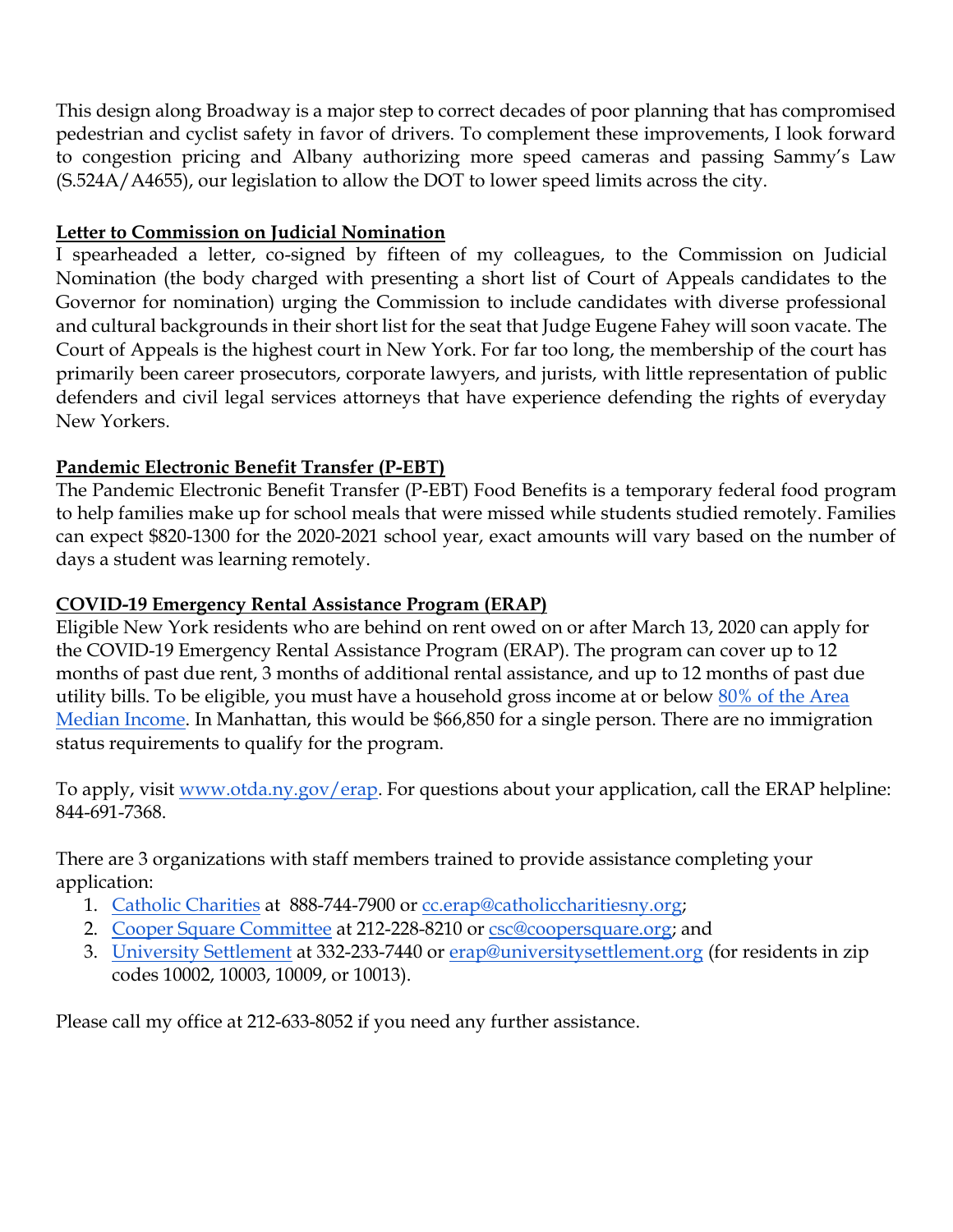#### **Service: FREE Notary**

It's getting harder to find notaries in the city. In response, I'm happy to offer my notary services for free to the community. If you are in need of notary services, please call me to make an appointment and I will personally notarize your documents. Proof of vaccination is required. Call 212-633-8052.

# **COVID-19 Vaccine Information**

Visit [https://vaccinefinder.nyc.gov/locations](http://email.sts.nysenate.gov/ls/click?upn=okrevnDuMx7BRChkkqyi7OLHT7hRS-2BEB7HLIgUcgOhw743Fge7heu787TW73GauIVsgf_teUpoUEouv1PFf-2BShOzaa6uzqOVlJOT2C0Rj-2FiXwpA0yA80oY2sde0ABwFEEUXRjpXAVl2iBKtRSjg2YJ3RqJkVr56cWEiH70-2B1RPxk5JWvEEEMBjf1GKN4jtCi8qIB913ex7skFExztjiRaPEQRigRGlO51SzlmC2ldWB-2Fv-2FMkywApUBlPeOeCEPj2-2BzYlBRolmLpfqQTnmfjT5OmDmadD4A9DVlZPKrKM-2F6vEZSsFjd6yM0FExDmIciE3hoIzCM14DVW8q2zAeRgL66h5r-2BW-2B7n-2B0Vwr1u8604CWRcR90XJ-2FoY03Id2YZZHu8jqMFZFDw7ArZnjPEAeJyxG6NL9leh2lofwx1RobtTG7EC2XQSXpgc64SwCTWssy7swYkknExBkmyB4lskDCajbzwVCSeivjCRq7WqO9s0EjqZ5YfbTfPInNrZ4MwHApmGSoH1BtDApeBYkXFXYKjrqujjXOAb1uqnfXLxSss7GZHkwsd8O6LksCJvLCSz-2B8W72H9DmbQtPQWkaHA2cuX1bLpUS2EUDpsULD05Z7YNs5V8Fgc-3D) and enter your zip code to view all vaccination sites. You can filter by vaccine type and walk-up availability. If you are doing a walk-up appointment be sure to check the hours of the site before you go!

There are mobile vans and pop-up sites providing vaccines throughout all 5 boroughs. Check this site to see the location and times for the coming week: [https://www1.nyc.gov/site/coronavirus/vaccines/covid-19-vaccines.page#nycmobilevax](http://email.sts.nysenate.gov/ls/click?upn=-2FUeB4rNcocRHNJExEbkInhmgg2hkCiG8LCEu-2F6nqR0VJkBrd24q2GWDf9IOX9njUaSULQngbQ13oV3iJx3tzfR2py6bUzC4IJw64Jv556h074CJej6BmlknzKx-2FgLU6Q89w7_teUpoUEouv1PFf-2BShOzaa6uzqOVlJOT2C0Rj-2FiXwpA0yA80oY2sde0ABwFEEUXRjpXAVl2iBKtRSjg2YJ3RqJkVr56cWEiH70-2B1RPxk5JWvEEEMBjf1GKN4jtCi8qIB913ex7skFExztjiRaPEQRigRGlO51SzlmC2ldWB-2Fv-2FMkywApUBlPeOeCEPj2-2BzYlBRolmLpfqQTnmfjT5OmDmadD4A9DVlZPKrKM-2F6vEZSsFjd6yM0FExDmIciE3hoIzCM14DVW8q2zAeRgL66h5r-2BW-2B7n-2B0Vwr1u8604CWRcR91cddf5SUUBLPD-2BSQhgkILp8lYHbptQxDsKJ8WDq0VMlWyBdayEmSbrfsun0hjMQSvvoy0uQaedmGSgEG-2Fg25KU-2BIJ05DbuCpuIWHHcNPfj8LNlDRltuhesH9trmetj08AF8HpiXfdhX6XBueWK12g2PCBNaNqHL0fM97ukS6KNSQ0DU2IyS6e4rXCYsXWk7b-2BOJa4CLBqzB4G8NPR0CjPBx4wf5wT81WrhvCgSkpnJNk1-2B6fWCzxaVIR0rU5OrT5U-3D) 

You can still schedule your appointment, including one just for a second dose. Visit [https://vax4nyc.nyc.gov/patient/s/](http://email.sts.nysenate.gov/ls/click?upn=okrevnDuMx7BRChkkqyi7B1xFhkvs8g35I3JvFhNen8sHCi-2Fr2lrpJuFM1AFl2xj3GPc_teUpoUEouv1PFf-2BShOzaa6uzqOVlJOT2C0Rj-2FiXwpA0yA80oY2sde0ABwFEEUXRjpXAVl2iBKtRSjg2YJ3RqJkVr56cWEiH70-2B1RPxk5JWvEEEMBjf1GKN4jtCi8qIB913ex7skFExztjiRaPEQRigRGlO51SzlmC2ldWB-2Fv-2FMkywApUBlPeOeCEPj2-2BzYlBRolmLpfqQTnmfjT5OmDmadD4A9DVlZPKrKM-2F6vEZSsFjd6yM0FExDmIciE3hoIzCM14DVW8q2zAeRgL66h5r-2BW-2B7n-2B0Vwr1u8604CWRcR92ilMHEev0fWeZTM4-2Bzx8TgBJqV8chG1wJBHBXjGMn0iAfN3BxKuTTJbnUMKsS6X5XOf27ZJzjtMsNPcA9xBfQFLPoUdSRZP84QWWaKa2V09wfIPfml3Xp-2F2opOG3ZyQP5hIdXUE7uWT8LbL5Y1K8pD8DDPqQD-2FUiTiNB5A17uiZ-2BxggOKpmlubLH5DIT6dnv2ixJvPKR6Rm9h2dWxFdIr7r8KrKDoCAPZxNgjlMvgZa3HzAsDEY5pDiemlPpkkstI-3D) or call 877-VAX-4NYC (877-829-4692).

You can also reschedule or cancel an appointment.

As of July 30, all New Yorkers who receive their first COVID-19 vaccine dose at a New York City-run facility are eligible for a \$100 prepaid debit card. In addition to the \$100 gift card, there are other incentives offered by the city to receive a COVID-19 vaccine, including a Public Theater annual membership, two-week membership to Citibike, and Brooklyn Cyclones tickets. Head [here](https://www1.nyc.gov/site/coronavirus/vaccines/vaccine-incentives.page) to learn more about this program: [https://www1.nyc.gov/site/coronavirus/vaccines/vaccine](https://www1.nyc.gov/site/coronavirus/vaccines/vaccine-incentives.page)[incentives.page.](https://www1.nyc.gov/site/coronavirus/vaccines/vaccine-incentives.page)

#### Vaccines for Children

COVID-19 Vaccines are now available for Children Ages 5 to 17!

Vaccination is the best way to protect your child from COVID-19. With more contagious variants of the virus, more young people are getting COVID-19 and being hospitalized. Parents or guardians must give permission to get vaccinated and children ages 5 to 15 must have an adult with them. Children ages 5 to 17 can get the Pfizer vaccine. The Pfizer vaccine requires two doses, three weeks apart. Children are considered fully vaccinated two weeks after their second dose. You can still schedule your appointment, including one just for a second dose.

Visit [https://vax4nyc.nyc.gov/patient/s/](http://email.sts.nysenate.gov/ls/click?upn=okrevnDuMx7BRChkkqyi7B1xFhkvs8g35I3JvFhNen8sHCi-2Fr2lrpJuFM1AFl2xj3GPc_teUpoUEouv1PFf-2BShOzaa6uzqOVlJOT2C0Rj-2FiXwpA0yA80oY2sde0ABwFEEUXRjpXAVl2iBKtRSjg2YJ3RqJkVr56cWEiH70-2B1RPxk5JWvEEEMBjf1GKN4jtCi8qIB913ex7skFExztjiRaPEQRigRGlO51SzlmC2ldWB-2Fv-2FMkywApUBlPeOeCEPj2-2BzYlBRolmLpfqQTnmfjT5OmDmadD4A9DVlZPKrKM-2F6vEZSsFjd6yM0FExDmIciE3hoIzCM14DVW8q2zAeRgL66h5r-2BW-2B7n-2B0Vwr1u8604CWRcR92ilMHEev0fWeZTM4-2Bzx8TgBJqV8chG1wJBHBXjGMn0iAfN3BxKuTTJbnUMKsS6X5XOf27ZJzjtMsNPcA9xBfQFLPoUdSRZP84QWWaKa2V09wfIPfml3Xp-2F2opOG3ZyQP5hIdXUE7uWT8LbL5Y1K8pD8DDPqQD-2FUiTiNB5A17uiZ-2BxggOKpmlubLH5DIT6dnv2ixJvPKR6Rm9h2dWxFdIr7r8KrKDoCAPZxNgjlMvgZa3HzAsDEY5pDiemlPpkkstI-3D) or call 877-VAX-4NYC (877-829-4692).

#### Booster Shots

Now that the FDA has approved Pfizer's COVID-19 vaccine booster shot, eligible New Yorkers can now receive boosters.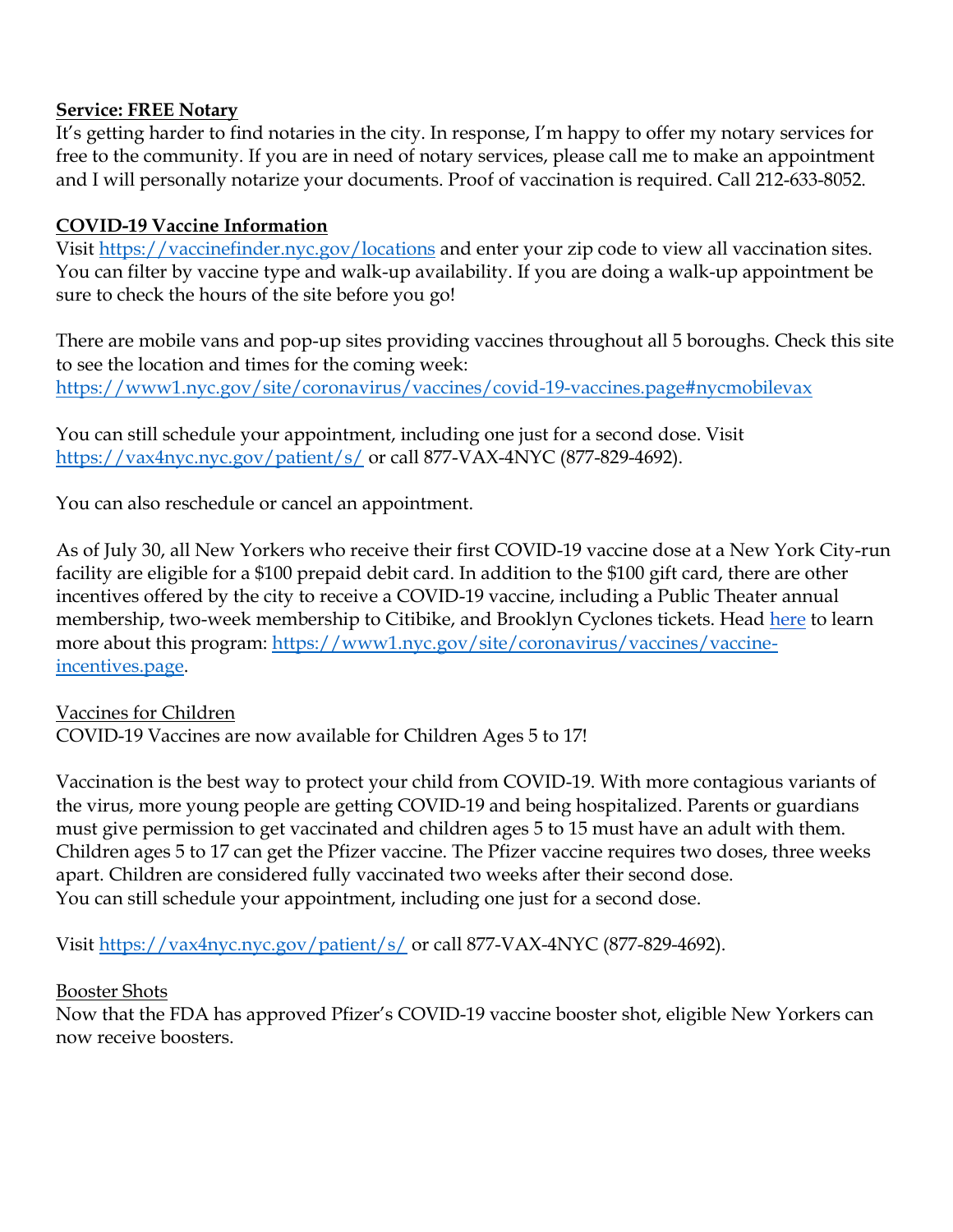Boosters are widely available across New York City. Head here to learn more about eligibility or to find a location for you to receive a booster: [https://www1.nyc.gov/site/doh/covid/covid-19](https://www1.nyc.gov/site/doh/covid/covid-19-vaccines.page) [vaccines.page](https://www1.nyc.gov/site/doh/covid/covid-19-vaccines.page)

# *Who is eligible for a booster shot?*

The CDC recently recommended booster shots for a select group of people and these shots are now widely available across New York City.

Some people who received both doses of the **Pfizer or Moderna** vaccine at least six months ago are now eligible for a booster shot. To receive a booster shot, you must be one of the following:

- 65 or older
- People ages 18 to 64 who have an <u>underlying medical condition</u> or a higher risk of COVID-19 exposure due to their job (for example, health care workers) or where they live or frequently visit (for example, a homeless shelter)
- People living in a nursing home or other long-term care facility

Everyone 18+ who received **Johnson & Johnson** at least two months ago should get a booster.

# *Which booster should you get?*

Those who are eligible for a booster and received Pfizer or Moderna can get a booster from any of the three brands, although it is recommended that they get a booster shot from the same brand.

Johnson & Johnson recipients can get any of the three brands as well, although limited data shows that a Moderna or Pfizer booster could offer more antibodies.

If you're not sure which booster to get, speak with your doctor.

# *Reminders:*

- Adolescents ages 12 17 can only receive the Pfizer vaccine.
- You will need to bring proof of age and, if applicable, proof of consent for minors. Review this [list](http://email.sts.nysenate.gov/ls/click?upn=-2FUeB4rNcocRHNJExEbkInhmgg2hkCiG8LCEu-2F6nqR0Wm1Nv4FMIhIauPvWo5ENkV7BZU6RV8GB7td28Bg22zB8EmKL80WCTttXTa5G-2Fbcjc-3DRVhY_teUpoUEouv1PFf-2BShOzaa6uzqOVlJOT2C0Rj-2FiXwpA0yA80oY2sde0ABwFEEUXRjpXAVl2iBKtRSjg2YJ3RqJkVr56cWEiH70-2B1RPxk5JWvEEEMBjf1GKN4jtCi8qIB913ex7skFExztjiRaPEQRigRGlO51SzlmC2ldWB-2Fv-2FMkywApUBlPeOeCEPj2-2BzYlBRolmLpfqQTnmfjT5OmDmadD4A9DVlZPKrKM-2F6vEZSsFjd6yM0FExDmIciE3hoIzCM14DVW8q2zAeRgL66h5r-2BW-2B7n-2B0Vwr1u8604CWRcR93eg6B5Hmb9b7hnB2x3dyP2TY57-2Bnn-2BIQaWxg31ij9fVh0Iv3rE6zsCOg-2Bz4pfOd0QiLYrjXEoVwsxEHo1C0zBAbEtj4v-2Fj5L31fnVYtrSa6yBFuY9qORQmEMtCXtztQ8u25vnT-2FjOpVFQCgaDQe2Q2MZz48HijGyFjoTMPFG8Is-2F3FYEhzpN5D-2FdCt-2B2NQSBsWJObab6z1ys2JZGicjJu-2B07NwKML-2FuHAicPkDeh0AorZG-2FlaPGmG7fmzlLPWEmC4-3D) of acceptable documents.
- At the vaccination site, you will receive a card with your name, date of birth, the vaccine you received, and the place and date you received it. Keep it in a safe place and make a photocopy or take a picture just in case you lose it.If you got the Pfizer or Moderna vaccine, bring the card with you when you go for your second shot. If you are fully vaccinated but lost your COVID-19 Vaccination Record Card or need verification of your vaccine status, you can [request a copy of your COVID-19 vaccination record online.](http://email.sts.nysenate.gov/ls/click?upn=-2FUeB4rNcocRHNJExEbkInhmgg2hkCiG8LCEu-2F6nqR0Wkkh28nF0sPBQISrlIQ0dYqaUaARWS3ZXOpNVA8r5U0b3pmNPt50GjV4cWBOV-2Fa-2F4-3DIb31_teUpoUEouv1PFf-2BShOzaa6uzqOVlJOT2C0Rj-2FiXwpA0yA80oY2sde0ABwFEEUXRjpXAVl2iBKtRSjg2YJ3RqJkVr56cWEiH70-2B1RPxk5JWvEEEMBjf1GKN4jtCi8qIB913ex7skFExztjiRaPEQRigRGlO51SzlmC2ldWB-2Fv-2FMkywApUBlPeOeCEPj2-2BzYlBRolmLpfqQTnmfjT5OmDmadD4A9DVlZPKrKM-2F6vEZSsFjd6yM0FExDmIciE3hoIzCM14DVW8q2zAeRgL66h5r-2BW-2B7n-2B0Vwr1u8604CWRcR90IApi1pdciz4NiGcILAKrnD1EbQTG12PcGXBBM3HYVOyr4S3LwPgrrTcUybJ7Yu8NnBOCDNlMaRc4gt485uN-2F7SK2kxaWcXxNMKv4JzNTxiJsIAE2Oyy6-2FygMze0vuAKh-2B79gJ8pGheHpsS-2BBzPl3e95eBYXNpBpqVkVkv3Fn9paxf1mAEeqYhxfkIjkq9uy6q8Y9ntv0PyTOCpe9sX-2F6CkmFVwkKjQiRUpVhzQMFuxgUIX8caACHEL7mnBjoXtIk-3D)Vaccines are available at no cost to you and regardless of immigration status.
- The Excelsior Pass is a voluntary way to provide digital proof of vaccination on your smartphone. Businesses and entertainment venues can scan and validate the pass to ensure you meet any COVID-19 vaccination or testing requirements for entry. When using the pass, you'll be asked to show a photo ID that shows your name and birth date to verify identity. Visit [https://portal.311.nyc.gov/article/?kanumber=KA-03386](http://email.sts.nysenate.gov/ls/click?upn=RZTTqG0zCLl0CdicihKzYyVqmYQAeQYqvPn0uiYAdCe288fU8evaQaUFw8jioCLhMCP273X-2FSkdNiGQYcGKMKg-3D-3DSU56_teUpoUEouv1PFf-2BShOzaa6uzqOVlJOT2C0Rj-2FiXwpA0yA80oY2sde0ABwFEEUXRjpXAVl2iBKtRSjg2YJ3RqJkVr56cWEiH70-2B1RPxk5JWvEEEMBjf1GKN4jtCi8qIB913ex7skFExztjiRaPEQRigRGlO51SzlmC2ldWB-2Fv-2FMkywApUBlPeOeCEPj2-2BzYlBRolmLpfqQTnmfjT5OmDmadD4A9DVlZPKrKM-2F6vEZSsFjd6yM0FExDmIciE3hoIzCM14DVW8q2zAeRgL66h5r-2BW-2B7n-2B0Vwr1u8604CWRcR90RCW0bBet75CVp2BaCbPqWFLCwZ4I43H-2BKW3Mg9hQHOGfCEz-2BHiIUabLZoHF0gjSgKQqYA2w3mCQAtNnxhw2FRhKsp4xCrMK0UbIGTvnzmBqkJ4L6awPyPQWcMCmjw7XSQXu2EGOQXbOY-2F9fRDTjkd5AawqchY1bdh0LLpw3yjEVqhpohlpx-2BDIULR8NZpgpYLb0XJERCvXm3lq7aaZIOHQf9eWmZMt2JItueQTb05cPNy5VIAr7PF1xxsIwwoVtA-3D) for more information about how to use the application.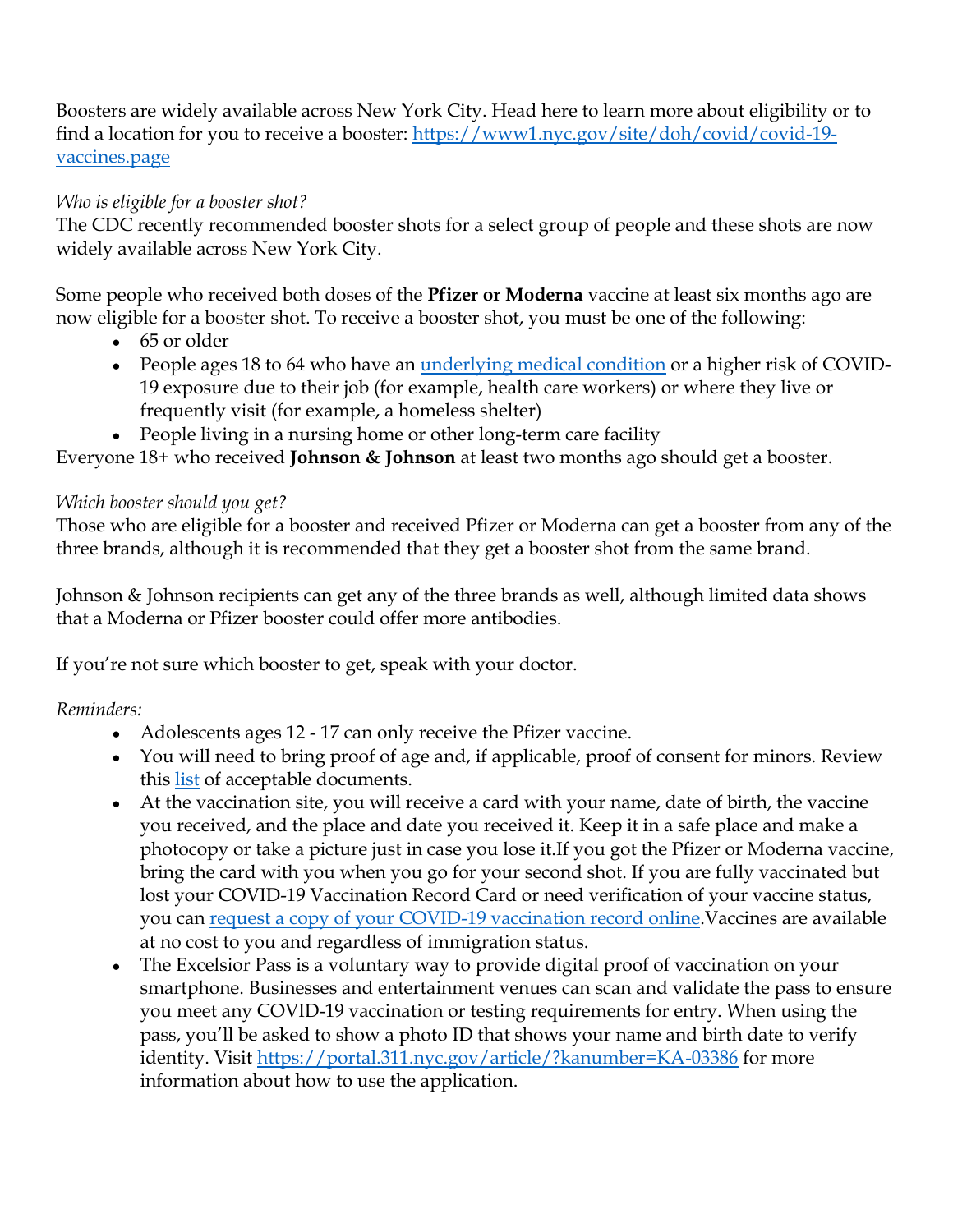#### **COVID-19 Testing**

When it comes to COVID-19, there is no such thing as over-testing. If you are vaccinated but experience symptoms, please get tested. Getting tested keeps all of us healthy and helps to identify hot spots and variants before they spread.

NYC Health + Hospitals offers free, walk-in testing throughout the five boroughs. Visit [https://www.nychealthandhospitals.org/covid-19-testing-sites/](http://email.sts.nysenate.gov/ls/click?upn=-2FUeB4rNcocRHNJExEbkInnfGx85XJ6EJuzL0dHOrMZpQ7jVoledRxDLGxl1YYShfaYfJ2cNtQ1QUgkMm8C6LnRKJZhPl-2FDuCwDnxcvVUjgA-3DCS-E_teUpoUEouv1PFf-2BShOzaa6uzqOVlJOT2C0Rj-2FiXwpA0yA80oY2sde0ABwFEEUXRjpXAVl2iBKtRSjg2YJ3RqJkVr56cWEiH70-2B1RPxk5JWvEEEMBjf1GKN4jtCi8qIB913ex7skFExztjiRaPEQRigRGlO51SzlmC2ldWB-2Fv-2FMkywApUBlPeOeCEPj2-2BzYlBRolmLpfqQTnmfjT5OmDmadD4A9DVlZPKrKM-2F6vEZSsFjd6yM0FExDmIciE3hoIzCM14DVW8q2zAeRgL66h5r-2BW-2B7n-2B0Vwr1u8604CWRcR92H7MSv1xiJB0iZnY2h394uTw68awkOSE6rrddFbKnWOLBPKehDC8VnYBgsCFrapY5fTrxzbaCVq6IECVCAvLOHTqvbGObDoQykqzJm7YDjuOF9sV-2F9mqyXD4Zjz5E4m7nUOYUWfeHKp-2B4JNX18JoAuII8sQ8TYUPkH8-2FyMk4LiilSGs6j4gI5NGt1GLaYvCgSdCLb-2BgXt77Mr-2BxgybzhvWkfUkHxUTZSeE1sSKst1P1d6yclOWgLcXTc5PNJz3Qks-3D) to view a schedule of locations and hours.

# **Assistance for New Yorkers Who Test Positive for COVID**

The Test & Trace Corps will make sure that anyone who tests positive for COVID-19 and their close contacts will have the resources needed to safely separate in a hotel free of charge or at home to help prevent the spread of the virus. To request a hotel room or learn more about how to safely separate in a hotel or at home, call 1-212-COVID19 (212-268-4319). Speaking with the Test & Trace Corps will not change your ability to apply for permanent residency (or "green card").

NYC Health + Hospitals has two Community Health Centers in the Bronx and Queens dedicated to those recovering from COVID-19 Both centers provide short and long-term follow-up care for those recovering from COVID-19. For appointments, call 1 (844) NYC-4-NYC or 1-844-692-4692. 24-hour access to a health care provider is available.

#### **COVID-19 Funeral Reimbursements**

FEMA will provide financial assistance to individuals with COVID-19 related funeral expenses incurred after January 20, 2021. Call the COVID-19 Funeral Assistance Line at 844-684-6333 (TTY: 800- 462-7585) to complete an application with help from FEMA's representatives. The line is open Monday through Friday from 9 am - 9 pm Eastern Time and multilingual services are available. They are experiencing high call volume which is causing some technical issues, but please try again later if you get a busy signal or your call doesn't connect. There is no deadline to apply. Learn more on the FEMA website:<https://www.fema.gov/disasters/coronavirus/economic/funeral-assistance>

IMPORTANT: FEMA has reported reports of scams involving offers to register individuals for funeral assistance. FEMA will not contact anyone until they have called FEMA or have applied for assistance. If there is doubt as to the legitimacy of the call, individuals should hang up and call the FEMA Helpline at 800-621-3362 or the National Center for Fraud Hotline at 866-720-5721 to report suspected fraud.

# **Emergency SNAP Allotments**

Starting with the April SNAP benefit, all households, even those receiving the maximum SNAP allotment, will receive an emergency allotment. The supplement is being issued to households even if their SNAP case is currently closed. Further information is available here: https://otda.ny.gov/SNAP-COVID-19/Frequently-Asked-Questions.asp

You can check your available SNAP balance, including the emergency allotment a[t](https://otda.ny.gov/workingfamilies/ebt/) **<https://otda.ny.gov/workingfamilies/ebt/>**.